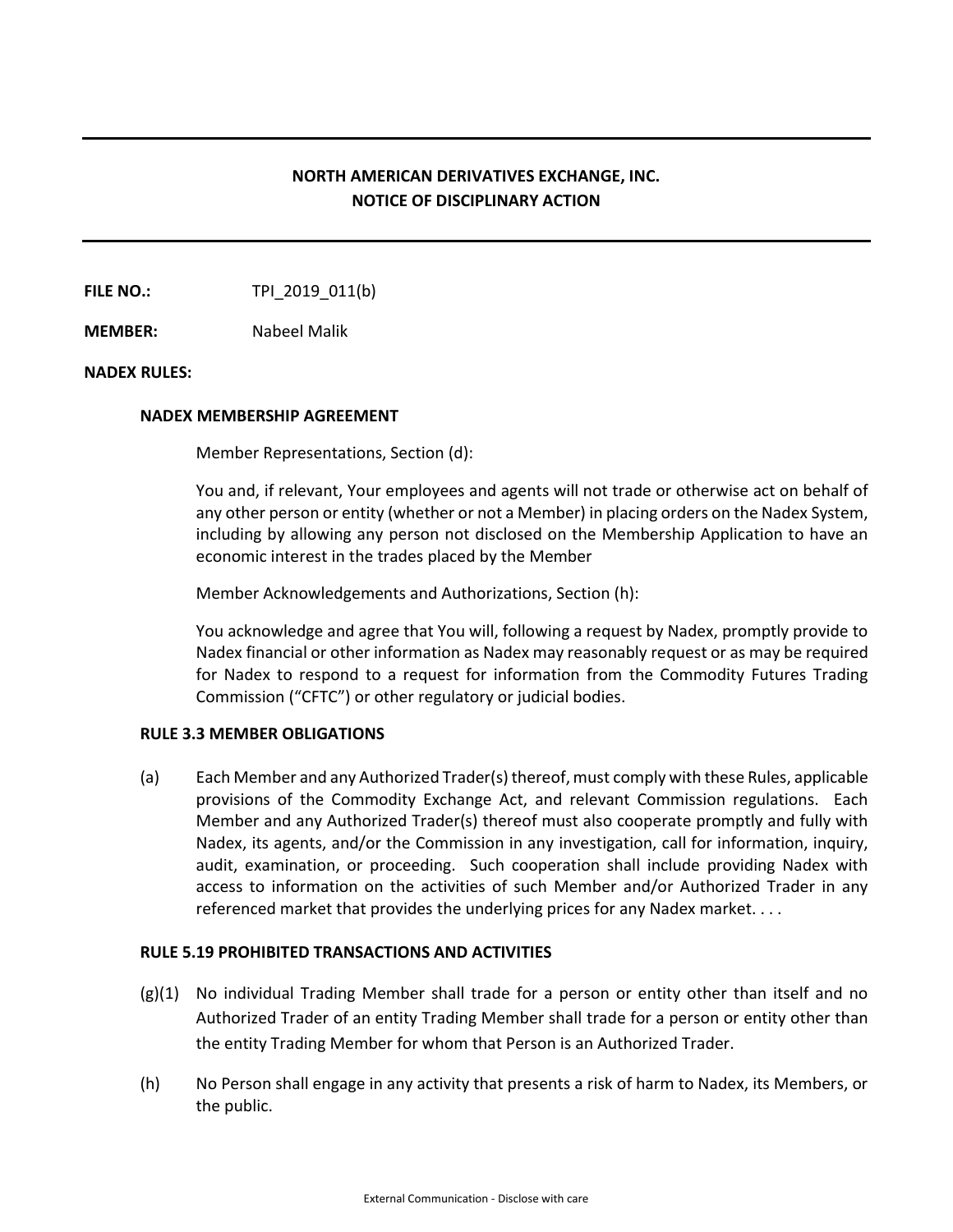- (i) No Person shall engage in any activity that adversely affects the integrity of the Market or its underlying systems.
- (n) No Person shall engage in any activity that is intended to, or has the effect of, manipulating the market in violation of Sections 6(c) and 9(a)(2) of the CEA and no Person shall engage in any other activity that would violate the CEA or the Commission's Regulations.
- (t) No Member shall engage in conduct or practices inconsistent with just and equitable principles of trade or conduct or practices detrimental to the best interests of the Exchange, its Members and/or FCM Customers.
- **FINDINGS:** On January 8, 2019, the Nadex Compliance Department sent Nabeel Malik ("Malik") an Account Inquiry letter requesting, among other things, general background information, source of funds information and details regarding his order and trading activity. Despite follow-up communications providing Malik with additional extensions to respond to the request for information, he failed to comply and/or respond to the inquiry letter. Additionally, the Compliance Department found that Malik allowed another Nadex Member to fund his Nadex account by transferring funds into his bank account which were subsequently transferred to Nadex, thus providing the other Member with a direct economic interest in the activity and trading in his Nadex account. Further, this investigation revealed that Malik executed trades in his Nadex account with funds that would not have been available to him in the bank account on record, but for the funding from another Nadex Member, and traded his account on behalf of the other Member.

During the course of its investigation, the Compliance Department analyzed the order and trading activity throughout the life of Malik's Nadex account. Through this review, the Compliance Department discovered that Malik engaged in or attempted to engage in a manipulative scheme to defraud Nadex markets in at least 18 binary option contracts for FX pairs GBP/JPY, EUR/USD, USD/JPY, and USD/CAD between October 12, 2018 and December 31, 2018. The presence of a manipulative scheme was further enhanced upon review of Malik's account and background information, where it was discovered that he had significant connections with other Nadex Members via trading activity.

Based on Nadex's investigation, the Compliance Department determined that Malik violated Rule 3.3(a) and Member Acknowledgements and Authorizations, Section (h) of the Nadex Membership Agreement when he failed to cooperate with the Compliance Department's inquiry regarding these matters. Furthermore, Malik violated the Nadex Membership Agreement, Member Representations Section (d), when he allowed another Nadex Member to have a direct economic interest in the activity and trading in his Nadex account. Finally, Malik violated Nadex Rule 5.19(g)(1) when he executed trades in his Nadex account on a thirdparty's behalf. Additionally, Malik's manipulative activity was to the detriment of other market participants. Engaging or attempting to engage in conduct and practices that are manipulative and inconsistent with just and equitable principles of trade, and that pose a risk to the Exchange, its members, and/or to the public, is in contravention of Nadex Rules 5.19(h), 5.19(i), 5.19(n) and 5.19(t). Accordingly, the Compliance Department has concluded that Malik violated Nadex Rules 5.19(h), 5.19(i), 5.19(n) and 5.19(t).